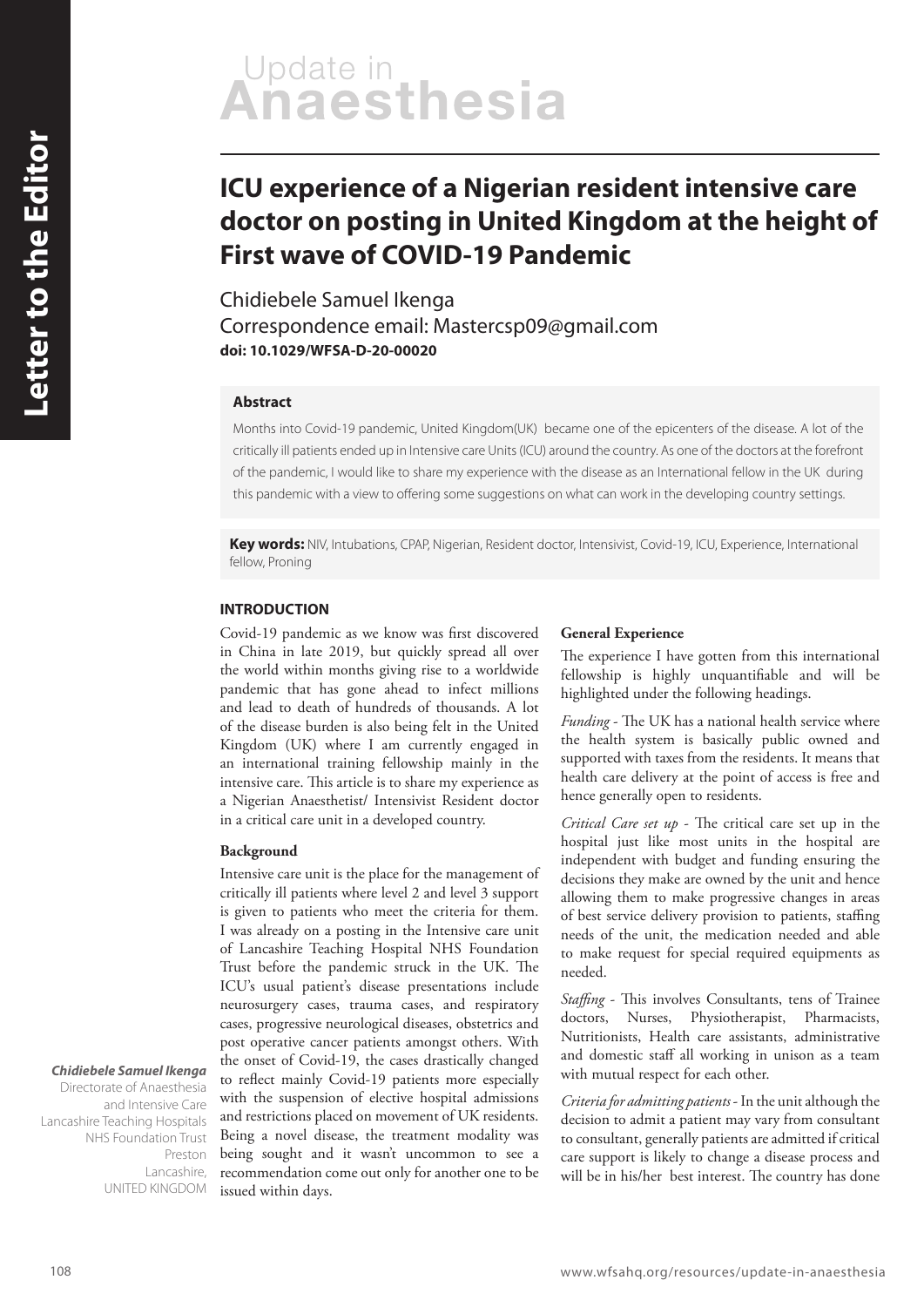well to develop escalation plans and resuscitation criteria protocols while enlightening their populace on what this means.

*Process of management of patients in ICU* - The unit devised protocols for management of patient from drugs administered, to how to escalate management, to antibiotics administration, to appropriate fluids, to sedation drugs and vasoactive agents use amongst others. These have ensured uniformity of care and baseline for measurement of variables and audit of service provided to patients.

## **Covid Experience**

The experience gained from this international fellowship programme will form a significant part of my clinical practice going forward. For the purpose of more understanding, I will split them into subunits as follows:

*Decision to admit in ICU* - Most patients with Covid-19 in the UK are asymptomatic and are mainly advised to self isolate at home and present to hospital if they have worsening symptoms. Even those that make it to the hospital are assessed at the A and E where triage is performed. If the patient has respiratory symptoms like breathlessness or has become hypoxic, the patient is usually admitted into the hospital under the respiratory unit for treatment and monitoring. Sometimes, patients are admitted straight from A and E to the intensive care unit if they are severely hypoxic and require some form of level 2 care (Non Invasive ventilation) or Invasive ventilation if they are appropriate candidates for it.

*Ventilation* - Our understanding of Covid-19 has kept on changing in the course of the pandemic. Initially, it was thought of as an Acute Respiratory Distress Syndrome (ARDS) and high peep was used. However with more understanding, it is now thought of as involving two stages in the disease process. There is a microvascular and an oxygenation one. The microvascular problem is the micro thrombosis thought to be due to an exaggerated body immune response, which can lead to early infarcts. There is also the component of being unable to oxygenate due to lack of exchange surface in the alveoli.

At the later stage, in those with poor compliance, ARDS protocol was to be used. The initial recommendation from early data obtained from Italy was that early intubation was better, but later observation suggested that there was high mortality for those patients that ended up on invasive ventilation. This led to policies to keep patients longer on non invasive ventilation (usually on a CPAP hood) for as long as possible.

*Proning*: Early proning was encouraged on all intubated patients as it helps in redistribution of perfusion leading to improved oxygenation. It was also encouraged for use in intubated patients with up to 70% of  $\mathrm{fio}_2$  irrespective of the stage of the disease as long as there is still response to it. The concept of self- proning was also used in patients that are on non-invasive ventilation – CPAP (Continuous positive Airway Pressure) hood in ICU. This essentially means encouraging them to lie on their abdomen.

*Specific treatments for the Virus*: As the virus is a novel one, minimal reproducible studies have been performed on medications that work. I am participating in a number of research studies that might offer treatment modalities in the future like Recovery and REMAP CAP

in my center. As of the time of writing this paper, Dexamethasone has been found to be of benefit in reducing death in people requiring oxygen, as one of the outcomes of the Recovery trial.

*Humidification*: Before the onset of Covid-19, Intubated patients were placed on Wet circuits. Initially there were concerns regarding potential spread of infection with the continued use of wet circuits. However, it was decided to continue with wet circuits, in addition to use of HME as individual areas as people in those rooms are supposed to don Personal Protection Equipment (PPEs)

*Sedation*: With Covid-19 patients, it was found that despite being on maximal sedation, most times there were added breaths and patients not fully relaxed, therefore muscle relaxants as infusions were added to the sedation infusion protocols of propofol, midazolam and alfentanil to aid in complete paralysis in a bid to get the patient well relaxed and adequately ventilated to ensure adequate oxygenation.

*Fluid balance*: In the early stage of the disease, the patients are usually found to be dry due to low fluid intake at home. Also being placed in a CPAP hood, may exacerbate dryness of the patient. The recommendation was to keep the patient euvolemic to slightly dry. During the course of the disease, the kidneys might fail for a lot of these patients and usually require dialysis- almost daily. Of note is that removing excess fluid usually with dialysis when patient is in the recovery phase helps in weaning from ventilator.

*Antibiotics*: The use of antibiotics in the management of Covid-19 has evolved with initial continued use for community acquired Pneumonia and more recently to use only if bacterial infection is strongly suspected. The use of trend in Procalcitonin as a guide to antibiotics use was also adopted.

*Nutrition*: Use of NG feeding to ensure adequate calorie intake is maintained as applicable in normal ICU patients.

*Thromboprophylaxis/Anticoagulation*: The issue of giving therapeutic anticoagulation to Covid-19 patients was left to be decided on a case to case basis. The use of Low molecular weight heparin (LMWH), in addition to stockings and mechanical thromboprophylaxis continued to be used for all patients as a routine. If it was decided that a patient will benefit from therapeutic anticoagulation, the dose of LMWH is adjusted as deemed appropriate.

*Lines* - Insertion of Central venous catheter and any other line (for e.g. VASCATH) were done for all intubated patients immediately after intubation to help minimize exposure and enhance adequate resuscitation as required.

*Extubation*: The decision to extubate is usually taken by consultants on duty usually as a consensus. Before extubation, patients are usually placed on a 48hrs of dexamethaxone to help with airway edema present in these patients. A leak test is also done before deciding to remove the tube.

*Re-intubation/tracheotomy*: With failed extubation patients that had to be re-intubated and patients not yet appropriate for extubation, tracheotomies are usually planned for them. In our unit, this is usually percutaneous but can be surgical in cases where percutaneous tracheostomy is not feasible. The weaning process from the ventilator continues after tracheostomy.